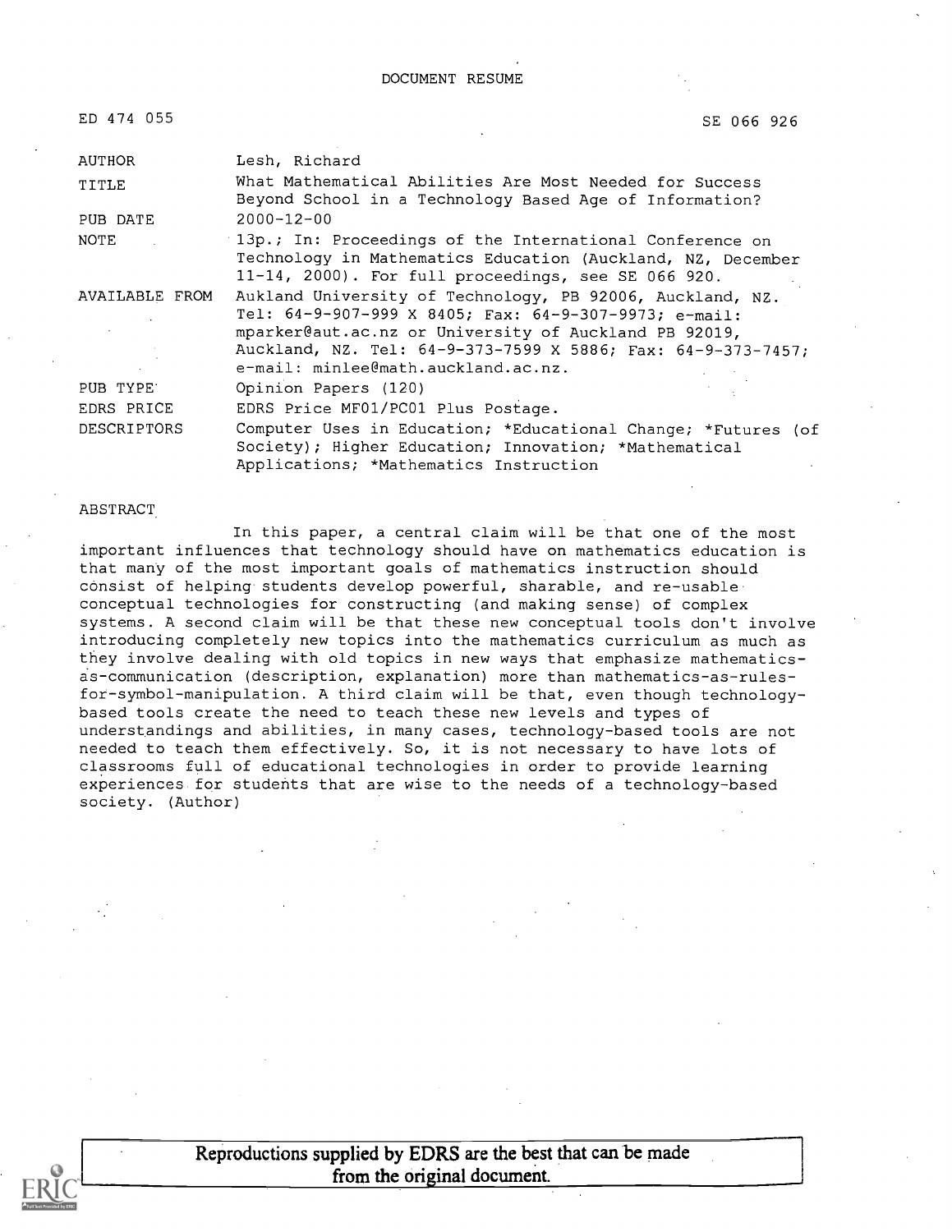# What Mathematical Abilities Are Most Needed for Success Beyond School in a Technology Based Age of Information?

# by Dr. Richard Lesh

 $\overline{2}$ 

PERMISSION TO REPRODUCE AND DISSEMINATE THIS MATERIAL HAS BEEN GRANTED BY

 $M.$  homas

TO THE EDUCATIONAL RESOURCES INFORMATION CENTER (ERIC)

1

U.S. DEPARTMENT OF EDUCATION<br>Office of Educational Research and Improvement<br>EDUCATIONAL RESOURCES INFORMATION

CENTER (ERIC) IWocument has been reproduced as ved from the person or organization originating it.

Minor changes have been made to improve reproduction quality.

Points of view or opinions stated in this document do not necessarily represent official OERI position or policy.

BEST COPY AVAILABLE

adone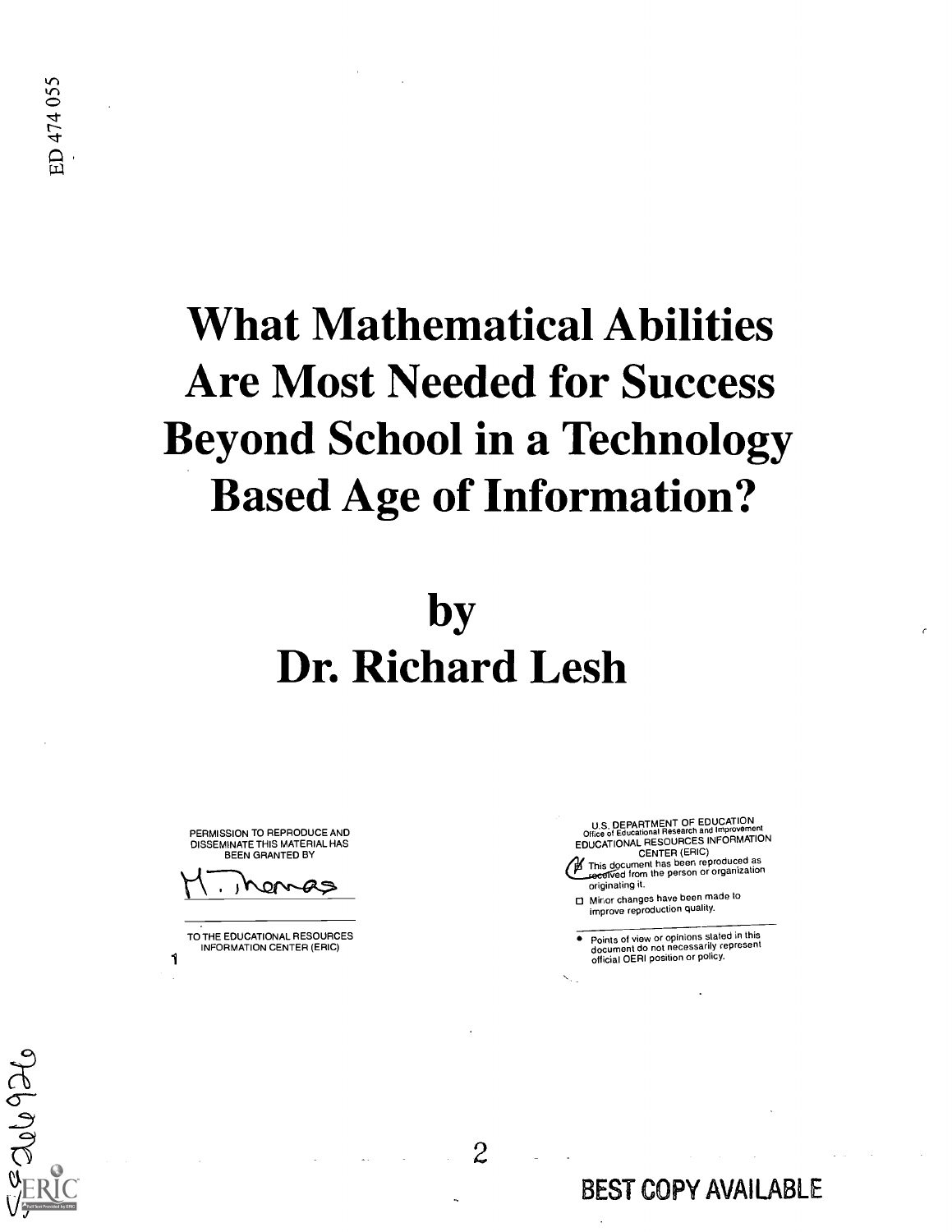### WHAT MATHEMATICAL ABILITIES ARE MOST NEEDED FOR SUCCESS BEYOND SCHOOL IN A TECHNOLOGY BASED AGE OF INFORMATION?<sup>1</sup>

#### Dr. Richard Lesh

#### R.B. Kane Distinguished Professor, Purdue University <rlesh@purdue.edu>

In this paper, a central claim will be that one of the most important influences that technology should have on mathematics education is that many of the most important goals of mathematics instruction should consist of helping students develop powerful, sharable, and re-usable conceptual technologies for constructing (and making sense) of complex systems.2 A second claim will be that these new conceptual tools' don't involve introducing completely new topics into the mathematics curriculum as much as they involve dealing with old topics in new ways that emphasize mathematics-ascommunication (description, explanation) more than mathematics-as-rules-for-symbolmanipulation. A third claim will be that, even though technology-based tools create the need to teach these new levels and types of understandings and abilities, in many cases, technology-based tools are not needed to teach them effectively. So, it is not necessary to have lots of classrooms full of educational technologies in order to provide learning experiences for students that are wise to the needs of a technology-base society.

## How has technology influenced what's needed for success beyond schools in a technology-based Age of Information?

When people speak about appropriate roles for calculators, computers, and other technology-based tools in instruction, their comments often seem to be based on the implicit assumptions that: (i) the world outside of schools has remained unchanged  $-$  at least since the industrial revolution, and (ii) the main thing that new technologies do is provide "crutches" that allow students to avoid work (such as mental computation or pencil-&-paper computations) that they should be able to do without these artificial supports. But, technology-based tools do a great deal more than provide new ways to do old tasks. For example, they also create new kinds of problems solving situations in which mathematics is useful; and, they radically expand the kinds of mathematical understandings and abilities that contribute to success in these situations. In fact, one of the most essential characteristics of a technology-based age of information is that the constructs (and conceptual tools) that humans develop to make sense of their

<sup>1</sup> References for most of my comments come from two recent books that I co-edited: Handbook of Research Design in Mathematics & Science Education (Kelly & Lesh 2000) and Beyond Constructivism: A Models & Modeling Perspective on Mathematics Problem Solving, Learning & Teaching (Doerr & Lesh, in press). Each book contains chapters by more than thirty leading math/science educators. So, even though the views expressed here are my own, they were informed by a great many others.

<sup>&</sup>lt;sup>2</sup> Here, I am using the term "complex system" is a somewhat more general sense than it is used in the newly emerging field of "complexity theory" in mathematics. Nonetheless, later in this paper, readers will see that the two uses of the term are closely related. Terms with fewer technical associations could have been used. For example, instead of calling these systems "complex", I could have called them "structurally interesting " or "mathematically significant". But, regardless what terminology is used, it should be understood that a system that is "complex" (or "structurally interesting" or "mathematically significant") is different for a child than for an adult.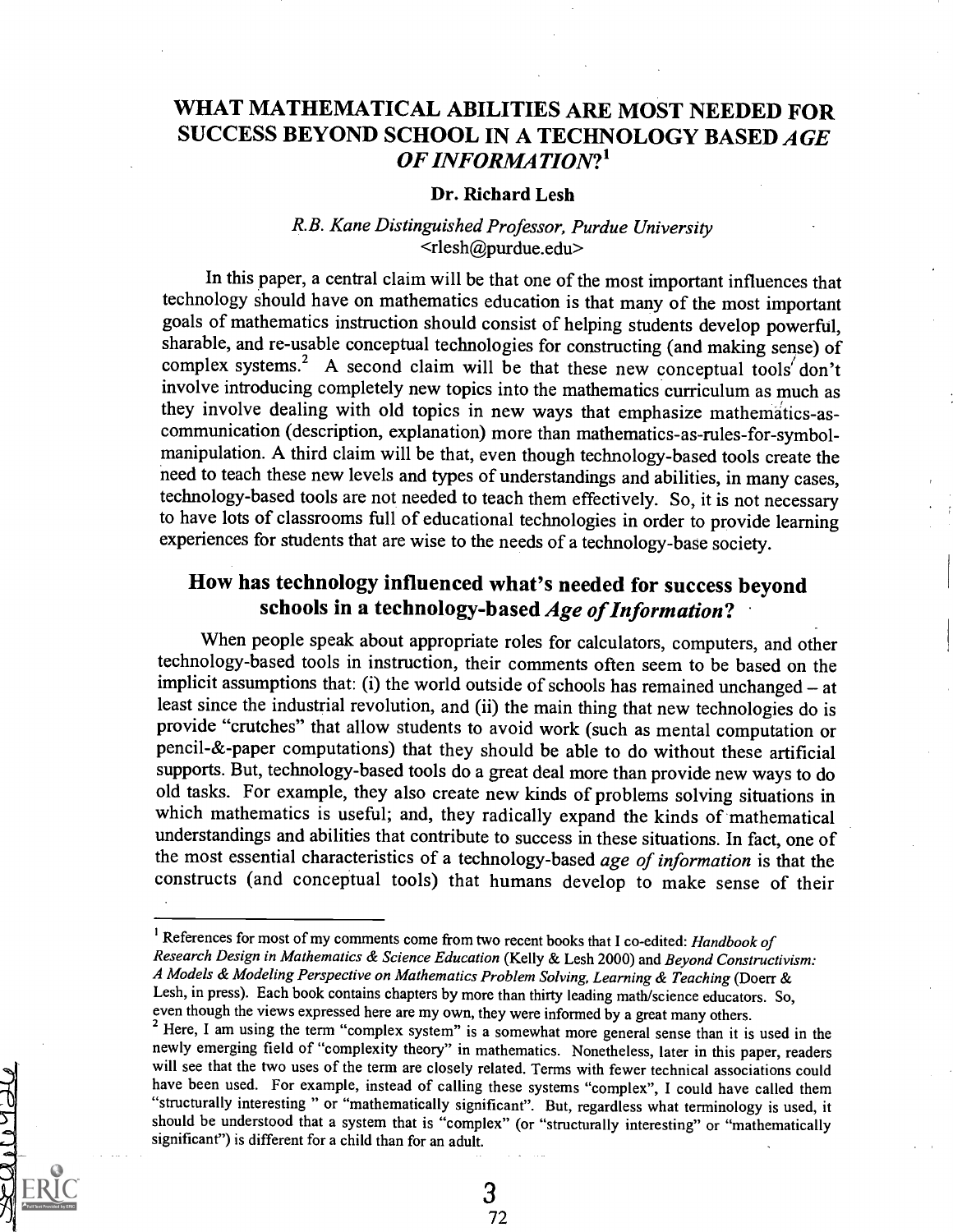experiences also mold and shape the world in which these experiences occur. Consequently, many of the most important mathematical "objects" that impact the everyday lives of ordinary people are complex, dynamic, interacting systems that are products of human constructions - and that range in size from large-scale communication and economic systems, to small-scale systems for scheduling, organizing, and accounting in everyday activities. Therefore, people who are able to create (and make sense of) these complex systems tend to enjoy many opportunities; whereas, those who don't risk being victimized by credit card plans or other systems created by humans.

, ...,  $\mathcal{L}$ To see evidence of the kind of changes that are being introduced into our lives by advanced technologies, look at a daily newspaper such as USA Today. In topic areas ranging from editorials, to sports, to business, to entertainment, to advertisements, to weather, the articles in these newspapers often look more like computer displays than like traditional pages of printed prose. They are filled with tables, graphs, formulas, and charts that are intended to describe, explain, or predict patterns or regularities associated with complex and dynamically changing systems; and, the kinds of quantities that they refer to go far beyond simple counts and measures to also involve sophisticated uses of mathematical "objects" ranging from rates, to ratios, to percentages, to proportions, to continuously changing quantities, to accumulating quantities, to vector valued quantities, to lists, to sequences, to arrays, or to coordinates. Furthermore, the graphic and dynamic displays of iteratively interacting functional relationships often cannot be described adequately using simple algebraic, statistical, or logical formulas.<sup>3</sup>

For a simple example to illustrate some of the impacts of the preceding new-usesof-old-ideas on the everyday lives of ordinary people, consider the section of a local newspaper that gives advertisements for automobiles. Then, think about how these advertisements looked twenty years ago. They've changed dramatically! Today, it's often difficult to determine the actual price of cars that are shown. What's given instead of simple prices are mind boggling varieties of loans, leases, and buy-back plans that may include many options about down payments, monthly payments, and billing periods. Why have these changes occurred? One simple answer is: graphing spreadsheets (like the one shown in Figure 1).

Spreadsheets with graphs, like the one shown in Figure 1, provide dynamic and easily manipulable conceptual tools for describing and exploring relationships among time, interest rates, monthly payments, and the amount of money remaining to be paid (or that has been paid) at any given time. Therefore, such tools make it easy for car dealers to develop sophisticated buying, leasing and loan plans – based on a few "new ideas" dealing with iteraction, recursion, trends, and matrix-based organizations of information – but mostly based on new ways of using old basic ideas from elementary mathematics. Yet, these new ways of using old ideas emphasize mathematical under-



<sup>&</sup>lt;sup>3</sup> It is now well known that several iteration of simple algebraic function can lead to a system that is essentially chaotic  $-$  with many characteristics that are unpredictable, with emergent characteristics that are not simply derived from characteristics of the interacting elements of the system, and often with feedback loops in which second-order effects often overwhelm the impact of first-order effects. Yet, new fields of mathematics, such as "complexity theory" or "discrete mathematics", don't call for new "foundation-level ideas and abilities" as much as they require much less narrow and shallow treatments of old topics in "elementary mathematics".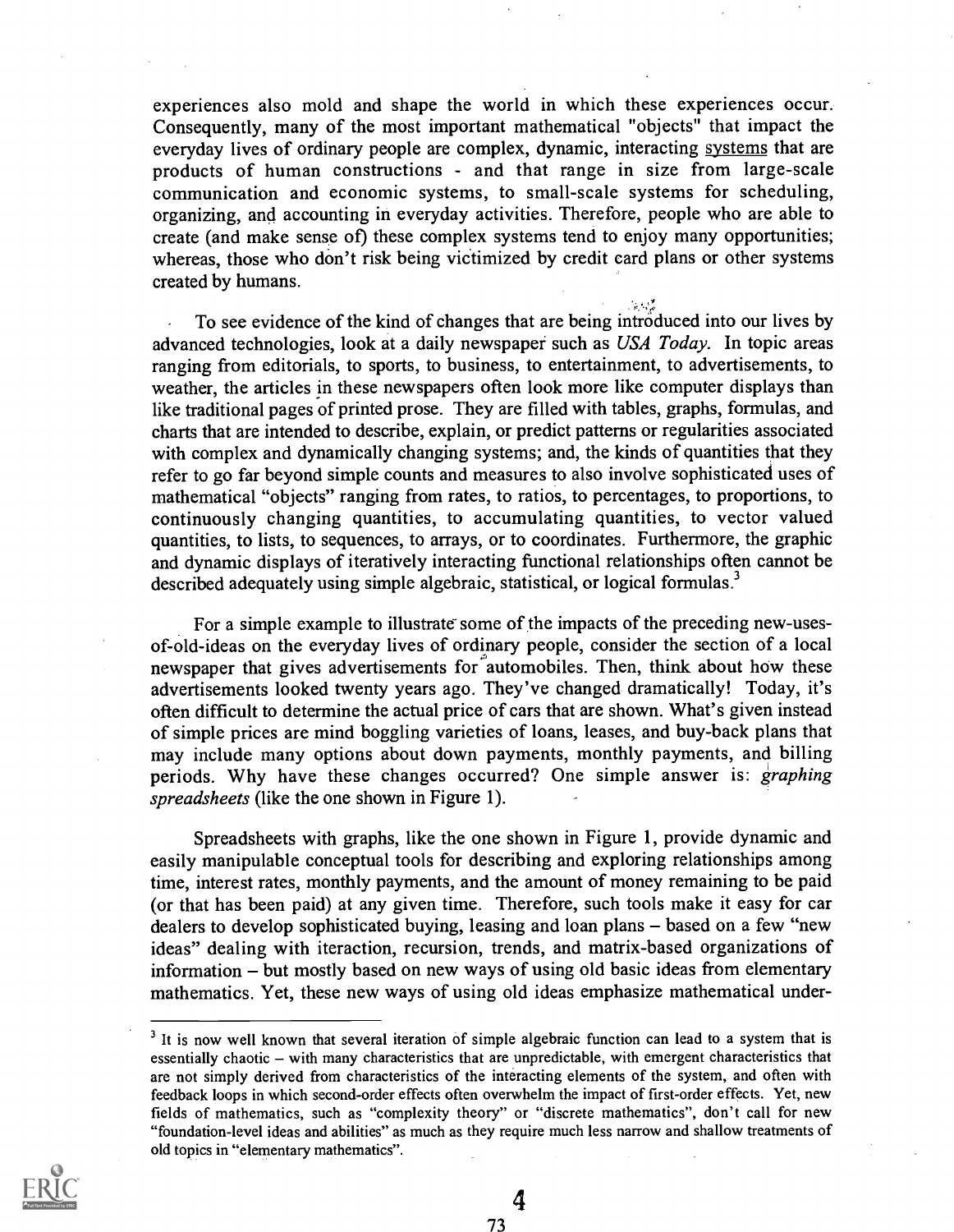standings and abilities that are quite different than those that have been emphasized in traditional schooling. For example, instead of operating on pieces of information, operations often are carried out on whole lists of data. Instead of simple one-directional "input-output" rules, the kind of functions that are involved often are iterative and recursive (sometimes involving sophisticated feedback loops); and, the results that are produced often involve multi-media displays that include a variety of written, spoken, constructed, or drawn media.

| Year | Amount Owed | <b>Interest Rate</b> | Payment/Month | Total Paid |
|------|-------------|----------------------|---------------|------------|
|      | \$10,000    | 7.0%                 | \$300         | S0         |
|      | \$7,100     | 7.0%                 | \$300         | \$3,600    |
|      | \$3,997     | 7.0%                 | \$300         | \$7,200    |
|      | \$677       | 7.0%                 | \$300         | \$10,800   |
|      | \$2,876     | 7.0%                 | \$300         | \$14,400   |
|      | $(\$6,677]$ | 7.0%                 | \$300         | \$18,000   |
|      |             |                      |               |            |

20000 . 1989. 1989. 1989. 1989. 1989. 1989. 1989. 1989. 1989. 1989. 1989. 1989. 1989. 1989. 1989. 1989. 1989. 1989.<br>1989. 1989. 1989. 1989. 1989. 1989. 1989. 1989. 1989. 1989. 1989. 1989. 1989. 1989. 1989. 1989. 1989. 1989. 19  $\sim$ 15000 10000 i. <sup>5000</sup> ,- ki <sup>i</sup>  $\Omega$ -5000 i. -10000

Figure 1. A Spreadsheet for Determining Interest Payments for Car Loans

Therefore, representational fluency is at the heart of what it means to "understand" many of the most important underlying mathematical constructs; and, some of the most important mathematical abilities that are needed emphasize: (i) mathematizing (quantifying, dimensionalizing, coordinatizing, organizing) information in forms so that "canned" routines and tools can be used, (ii) interpreting results that are produced by "canned" tools, and (iii) analyzing the assumptions that alternative tools presuppose so that wise decisions will be made about which tools to use in different circumstances.

Figure 2 emphasizes another point about the kind of problem solving situations that occur with increasing frequency in everyday situations today. That is, unlike the kind of word problems that have been emphasized in traditional textbooks and tests, where the products that students produce are simply short answers to narrowly specified questions about specific situations, in more realistic situations where mathematics is useful, it's often the case that the construction of relevant conceptual tools is not simply a process on the way to producing "an answer". Instead, the conceptual tools ARE the products that are needed. --- For example, a textbook word problem might be about determining how much money to leave as a tip for the waiter at a restaurant if the bill is \$23.52 and you want to give a 15% tip. Or, in a "real life" situation that's similar to the situation involving spreadsheets and automobile sales, the student might be asked to program a calculator so that, no matter what percent tip we want to give, and no matter

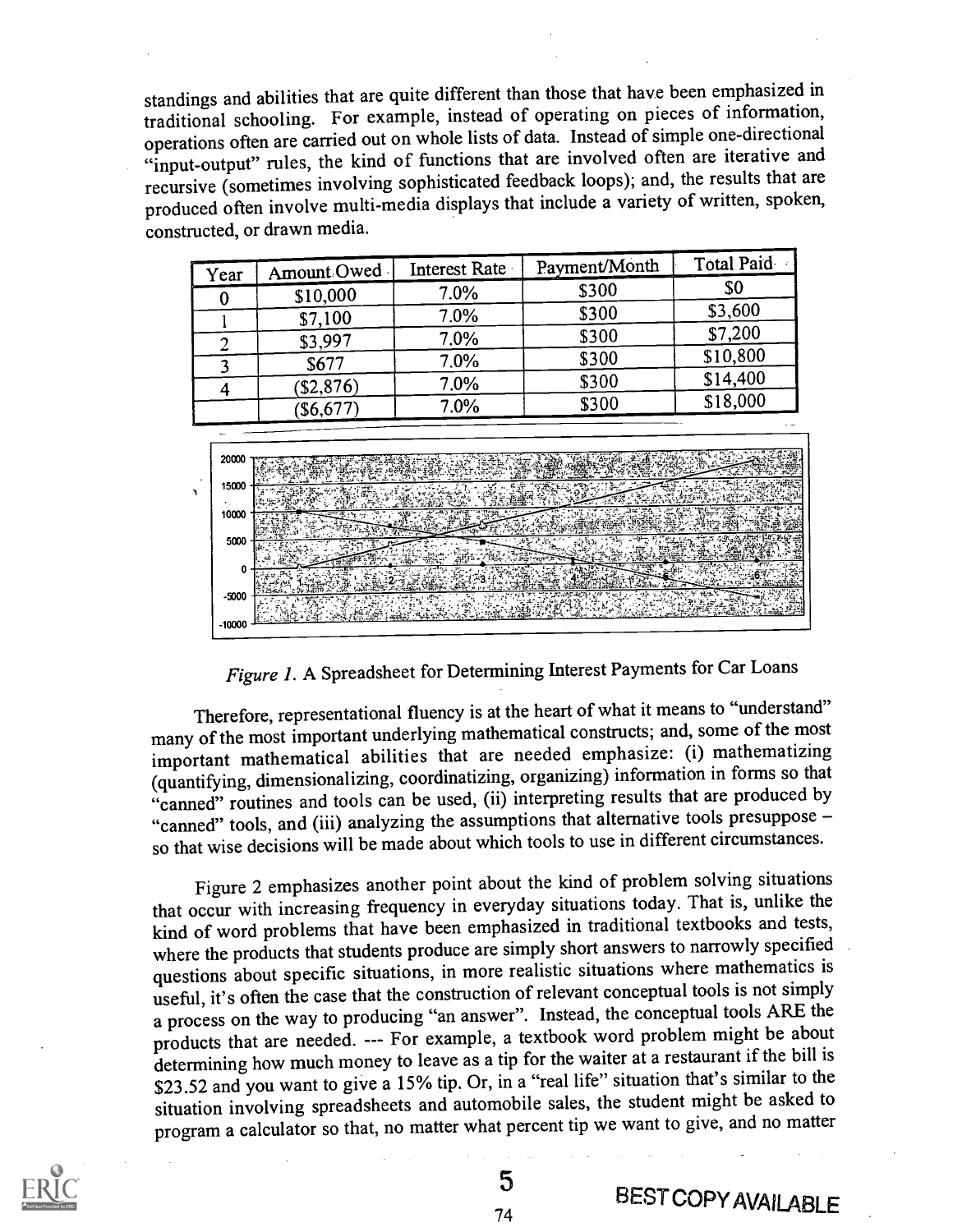how large the bill may be, the calculator will tell us how much money to give the waiter as a tip. --- In such as situation, the calculator routine or the spreadsheet provide conceptual tools that should be sharable, manipulable, modifiable and reuseable in a variety of situations. Furthermore, students need to go beyond thinking with these tools to also think about them - for example, by thinking about the assumptions that they implicitly presuppose.



Figure 2. In real life situations where mathematics is useful, it's often the case that the process IS the product that's needed

An important fact to notice about the preceding kinds of conceptual tools is that, even when they reduce the burden of computing results, they often radically increase difficulties associated with describing situations in forms so that the conceptual tools can be used; and, they also my increase difficulties associated with interpreting the results that the tools produce. --- It's these facts that I've referred to when I say that "thinking mathematically" is about constructing, describing, and explaining at least as much as it is about computing.

Another example that will be given in the next section of this paper emphasizes the fact that describing situations mathematically may involve processes that range from quantifying qualitative information, to assigning "weights" to a variety of different kinds of qualitative and quantitative information, to operationally defining constructs (such as "productivity" for workers, or "cost-efficiency" for cars). For the purposes of this section, the main point that I want to emphasize is that the preceding kinds of mathematizing activities generally emphasize almost exactly the opposite kind of processes than those that have been emphasized in traditional word problems in textbook or tests. That is, in traditional word problems, what's problematic is (beyond the computational skills that such problems are intended to emphasize) that students must try to make meaning of symbolically described situations. But, in tasks that emphasize mathematizing activities, what's problematic is to make a symbolic description of meaningful situations.





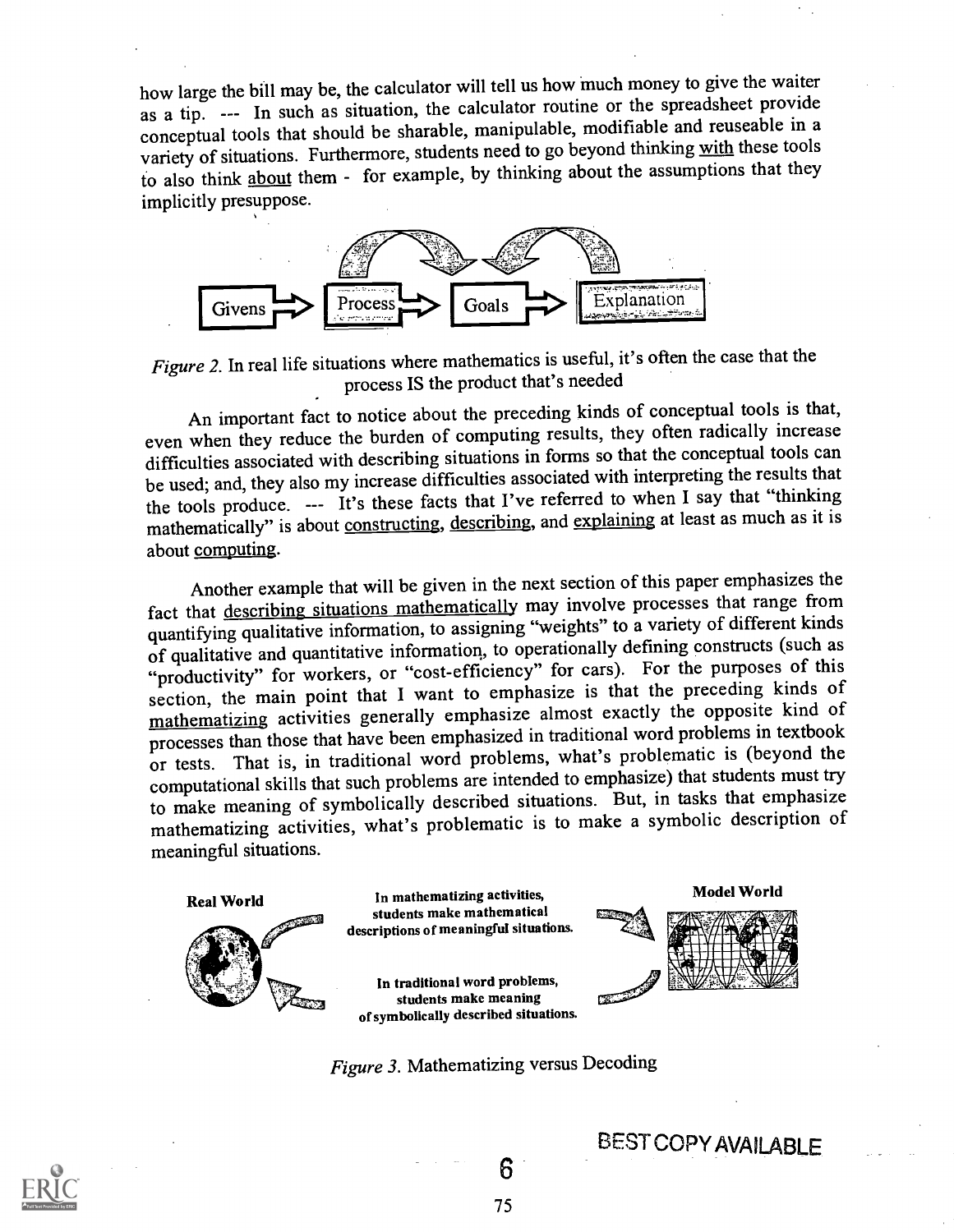#### What's an example of a mathematizing activity?

The Summer Reading Program Problem that follows is an example of a middle school version of a "case study" that I first saw being used at Purdue University's Krannert Graduate School of Management.

#### The Summer Reading Program

The St. John Public Library and Morgantown Middle School are sponsoring a summer reading program. Students in grades 6-9 will read books to collect points and win prizes. The winner in each class will be the student with the most reading points. A collection ,of approved books already has been selected and put on reserve. The chart below is a sample of the books in the collection.

| Title                                                    | Author                                   | Reading<br>Level<br>(By Grade) | Pages | Student's<br>Scores on<br>Written<br>Reports | A Brief<br>Description<br>of the Book              |
|----------------------------------------------------------|------------------------------------------|--------------------------------|-------|----------------------------------------------|----------------------------------------------------|
| Sarah, Plain and Tall                                    | Patricia<br>MacLachlan                   | 4                              | 58    |                                              | Note:<br>On a "fold                                |
| <b>Awesome Athletes</b><br>(Sports Illustrated for Kids) | Multiple<br><b>Authors</b>               | 5                              | 288   |                                              | out" page, two<br>or three                         |
| A Tale of Two Cities                                     | <b>Charles</b><br><b>Dickens</b>         | 9                              | 384   |                                              | sentences were<br>given to                         |
| Much Ado About Nothing                                   | William<br><b>Shakespeare</b>            | 10                             | 75    |                                              | describe each<br>book. -- Was it<br>a history book |
| Get Real (Sweet Valley Jr.<br>High, No. 1)               | Jamie<br>Suzanne &<br>Francine<br>Pascal | 6                              | 144   |                                              | a sports book,<br>an adventure<br>book, etc.       |

Students who enroll in the program often read between ten and twenty books over the summer. The contest committee is trying to figure out a fair way to assign points to each student. Margret Scott, the program director, said "Whatever procedure is used, we want to take into account:  $(1)$  the number of books,  $(2)$  the variety of the books,  $(3)$ the difficulty of the books, (4) the lengths of the books, and (5) the quality of the written reports.

Note: The students are given grades of  $A^+, A, A^-, B^+, B, B^-, C^+, C, C, D$ , or F for the quality of their written reports

YOUR TASK: Write a letter to Margaret Scott explaining how to assign points to each student for all of the books that the students reads and writes about during the summer reading program.

Notice that it's similar to many problems that occur when:

- business managers develop ways to quantify constructs like: the "productivity" of workers, or the "efficiency" of departments within a company, or the "costeffectiveness" of a possible initiatives,
- teachers calculate grades for students by combining performance measures from quizzes, tests, projects, and laboratory assignments  $-$  or when they devise "scoring rubrics" to assess students' work on complex tasks, or



I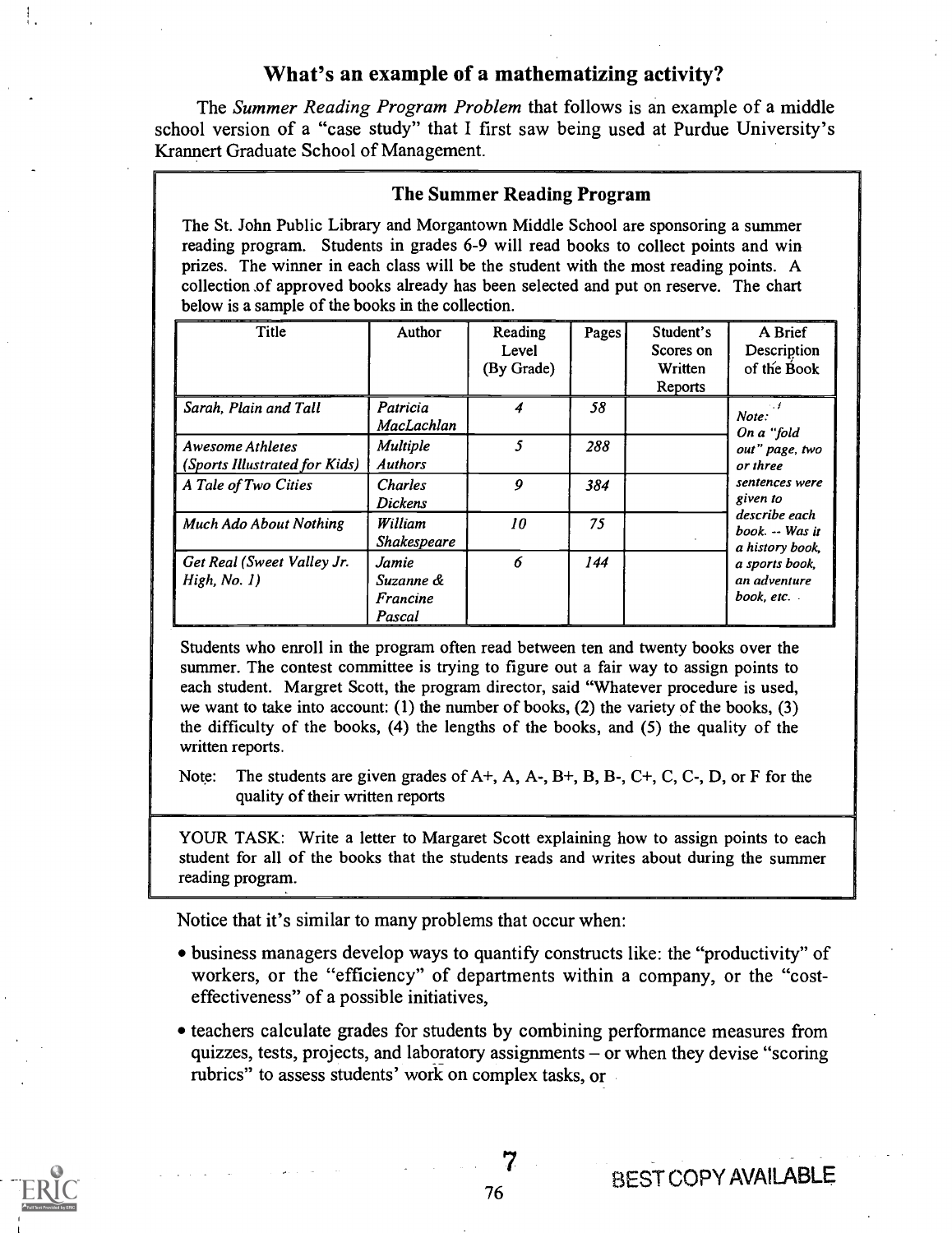· publications such as *places rated almanacs* or *consumer* guides assessments (compare, rank) complex systems such as products, places, people, businesses, or sports teams.

We might refer to problems like the the Summer Reading Problem as "construct development problems" because, to produce the product that's needed, the basic difficulty that problem solvers confront involves developing some sort of an "index of reading productivity" for each participant in the reading program. This index needs to combine qualitative and/or quantitative information about: (i) the number of books read, (ii) the variety of books read, (iii) the difficulty of books read, (iv) the lengths of books read, and (v) the quality of reports written  $-$  as well as (possibly) other factors such as: (vi) the "weights"(or "importance values") that could be assigned to each of the preceding factors, or (vii) a "diversity rating" that could be assigned to the collection of books that each participant reads.

note: In the Summer Reading Problem, it might make sense to multiply the number of books by the difficulty level of each book. But, it might make sense to add scores from reading and scores from written reports. --- In general, to combine other types of information, students must ask themselves "Does it make sense to add, to subtract, to multiply, to divide, or to use some other procedure such as vector addition?" In other words, one of the main things that's problematic involves deciding which operation to use.

One important point to emphasize about "construct development problems" is that, even though such problems almost never occur in textbooks or tests, it's fairly obvious they occur frequently in "real life" situations where mathematics is used; and, it's also obvious that they represent just a small portion of the class of problems in which the products students are challenged to produce go beyond being a simple numeric answers (e.g., 1,000 dollars) to involve a the development of conceptual tools that can be:

- used to generate answers to a whole class of questions,
- modified to be useful in a variety of situations, and
- shared with other people for other purposes.

Furthermore, in addition to providing routines for computations, the tool also may involve:

- descriptions (e.g., using texts, tables, or graphs to describe relationships among variables),
- explanations (e.g., about how, when, and why to do something),
- $\bullet$  justifications (e.g., concerning decisions that must be made about trade-offs involving factors such as quality and quantity or diversity), and/or
- constructions (e.g., of a "construct" such as "reading productivity").

Therefore, when mathematics instruction focuses on problem solving situations in which the products that are needed include the preceding kinds of conceptual tools, straightforward ways emerge for dealing with many of the most important components of what it means to develop deeper and higher-order understandings of the constructs that the tools embody.



77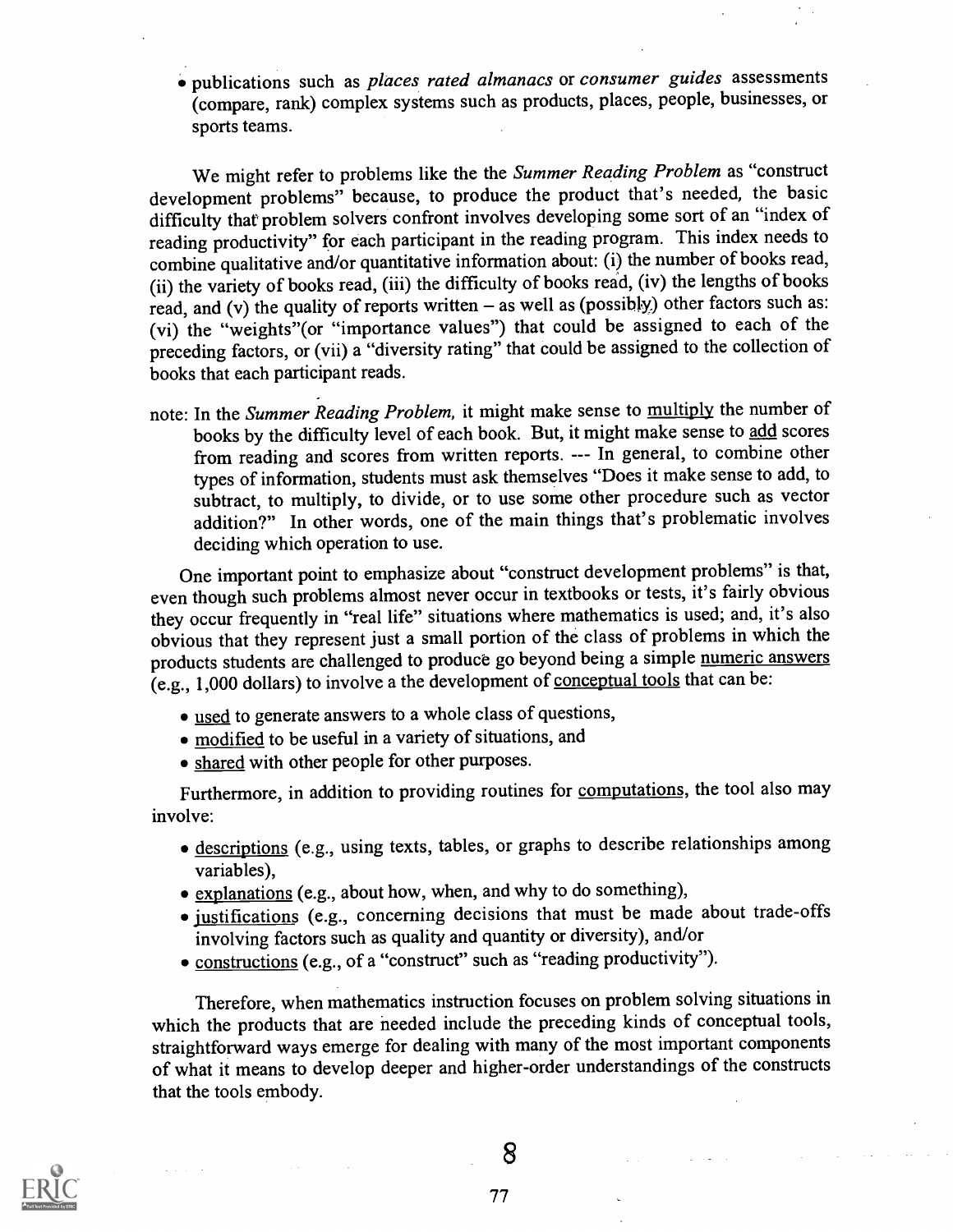Another important point to emphasize solving situations is that, when we observe students working on the preceding kinds of problems, the understandings and abilities that contribute to success often are quite different than those that have been emphasized in traditional textbooks and tests. For example, even though many of the same basic mathematical ideas are important (such as those involving rational numbers, proportional reasoning, and measurement), attention often shifts beyond asking What computations can students do? toward asking What kind of situations can students describe (in forms so that computational tools can be used)?

If we ask - What kind of mathematical understandings and abilities will be needed for success beyond school in a technology-based age of information?  $-$  the kind of examples that I've given so far should make it clear that the kind of mathematical conceptual tools that are needed often must be based on more than algebra from the time of Descartes, geometry from the time of Euclid, calculus from the time of Newton, and shopkeeper arithmetic from an industrial age. For example, mathematical topics that are both useful and accessible to students may include basic ideas from discrete mathematics, complexity theory, systems analysis, or the mathematics of motion  $$ where the emphasis is on multi-media displays, representational fluency, iterative and recursive functions, and dynamic systems. Nonetheless, in general, to provide powerful foundations for success in a the new millennium, the kind understandings and abilities that appear to be most needed are not about the introduction of new topics as much as they are about broader, deeper, and higher-order treatments of traditional topics such as rational numbers, proportions, and elementary functions that have been part of the traditional elementary mathematics curriculum, but that have been treated in ways that are far too narrow and shallow for the purposes that concern us here.

At Purdue's Center for Twenty-first Century Conceptual Tools (TCCT), where I'm the Director, we enlist leaders from future-oriented fields ranging from aeronautical engineering, to business management, to computer technologies, to agricultural sciences to help us investigate:

- What is the nature of the most important elementary-but-powerful understandings and abilities that are likely to be needed as foundations for success in a technology-based age of information?
- What is the nature of typical problems solving situations in which students must learn to function effectively when mathematics and science constructs are used beyond school?

In these investigations conducted in the TCCT Center, it's noteworthy that participants are consistently reaching a consensus about the following claims.

- Some of the most important goals of instruction should be to help students develop powerful models and conceptual tools for making (and making sense of) complex systems.
- Some of the most effective ways to help students develop productive conceptual systems is to use "case studies" (or simulations of real life problem solving situations) in which students develop, test, and refine sharable and re-usable conceptual tools for dealing with classes of structurally similar problems.

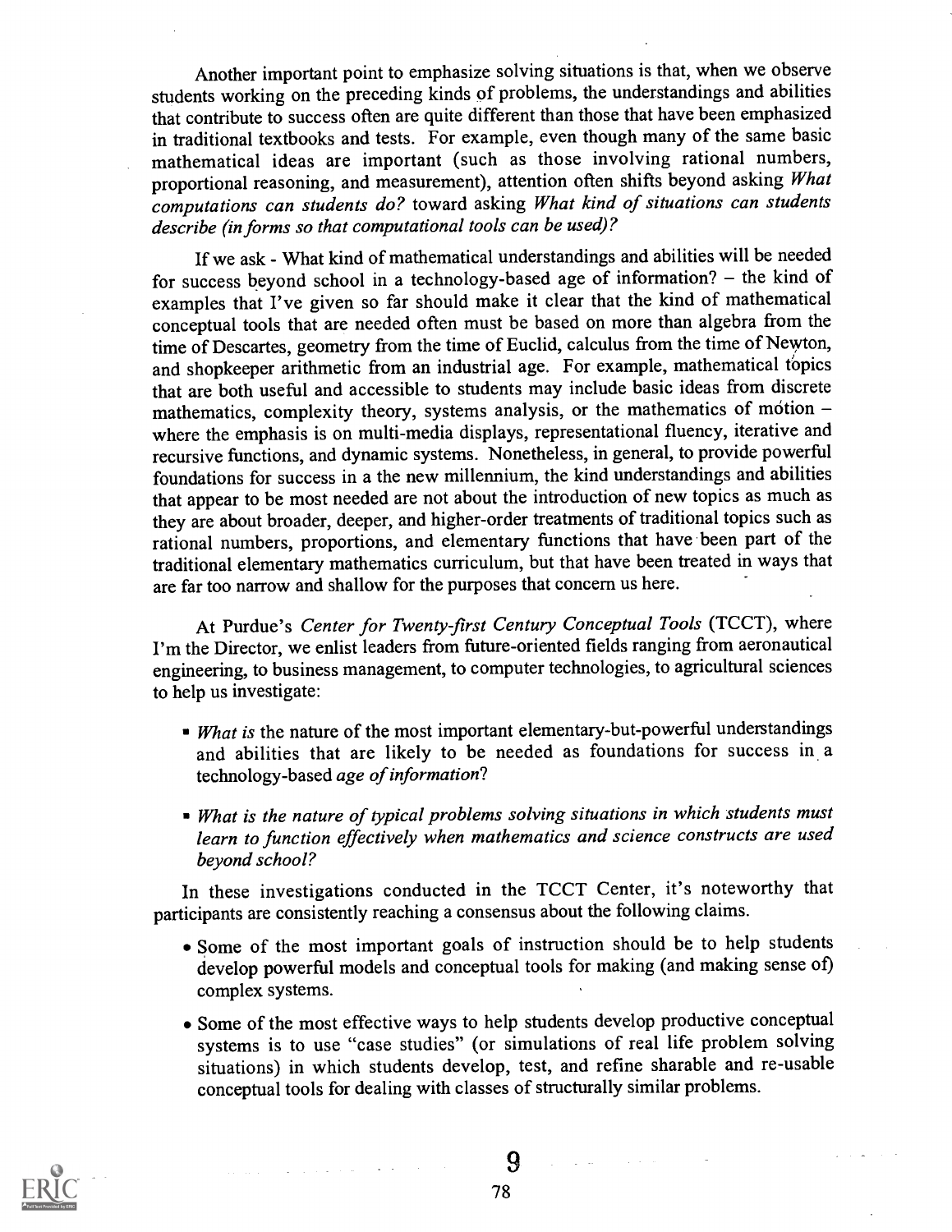- $\bullet$  In problem-solving and decision-making situations beyond schools, the kind of mathematical and scientific capabilities that are in highest demand are those that involve: (i) the ability to work in diverse teams of specialists, (ii) the ability to adapt to new tools and unfamiliar settings, (iii) the ability to unpack complex tasks into manageable chunks that can be addressed by different specialists, (iv) the ability to plan, monitor, and assess progress, (v) the ability to describe intermediate and final results in forms that are meaningful and useful to others, and (vi) the ability to produce results that are timely, sharable, transportable, and re-useable. Consequently, mathematical communication capabilities tend to be emphasized, and so do social or interpersonal abilities' that often go far beyond traditional conceptions of content-related expertise.
- Past conceptions of mathematics, science, reading, writing, and communication often are far too narrow, shallow, and restricted to be used as a basis for identifying students whose mathematical abilities should be recognized when decisions are made about hiring for jobs - or admissions for educational programs. This is because students who emerge as being especially productive and capable in simulations of "real life" problem solving situations often are not those with records of high scores on standardized tests. Therefore, new ways need to be developed to recognize and reward these students; and, these new approaches should focus on productivity, over prolonged periods of time, on the same kind of complex tasks that are emphasize in "case study" approaches to instruction.

## In what ways does modern cognitive science have important implications for instruction focusing on the construction of powerful constructs (or conceptual tools)?

As Figure 4 suggests, humans have tended to explain the mind (and other complex systems) using their most recent advanced technologies as models. For example, during the twentieth century, psychology gradually moved from machine-based metaphors and factory-based models for the mind, beyond computer-based models, toward more organic models based on biotechnologies - from hardware, to software, to wetware.

| From an<br><b>Industrial Age</b><br>using analogies<br>based on hardware                                                                                                                                            |               | Beyond an Age of<br><b>Electronic Technologies</b><br>using analogies based on<br>computer software                                                                                                                                           |               | Toward an Age of<br><b>Biotechnologies</b><br>using analogies<br>based on wetware                                                                                                                                                    |
|---------------------------------------------------------------------------------------------------------------------------------------------------------------------------------------------------------------------|---------------|-----------------------------------------------------------------------------------------------------------------------------------------------------------------------------------------------------------------------------------------------|---------------|--------------------------------------------------------------------------------------------------------------------------------------------------------------------------------------------------------------------------------------|
| where systems are<br>considered to be no more<br>than the sum of their<br>parts, and where the<br>interactions that are<br>emphasized involve no<br>more than simple one-<br>way cause-and-effect<br>relationships. | $\Rightarrow$ | where silicone-based<br>electronic circuits may<br>involve layers of recursive<br>interactions which often<br>lead to emergent<br>phenomena at higher levels<br>which are not derived from<br>characteristics of<br>phenomena at lower levels | $\Rightarrow$ | where neurochemical<br>interactions may involve<br>"logics" that are fuzzy,<br>partly redundant, partly<br>inconsistent, and unstable<br>$-$ as well as living<br>systems that are complex,<br>dynamic, and continually<br>adapting. |

Figure 4. Recent Transitions in Models for Making (or Making Sense of) Complex Systems



BEST COPYAVAILABLE

 $0$  and  $0$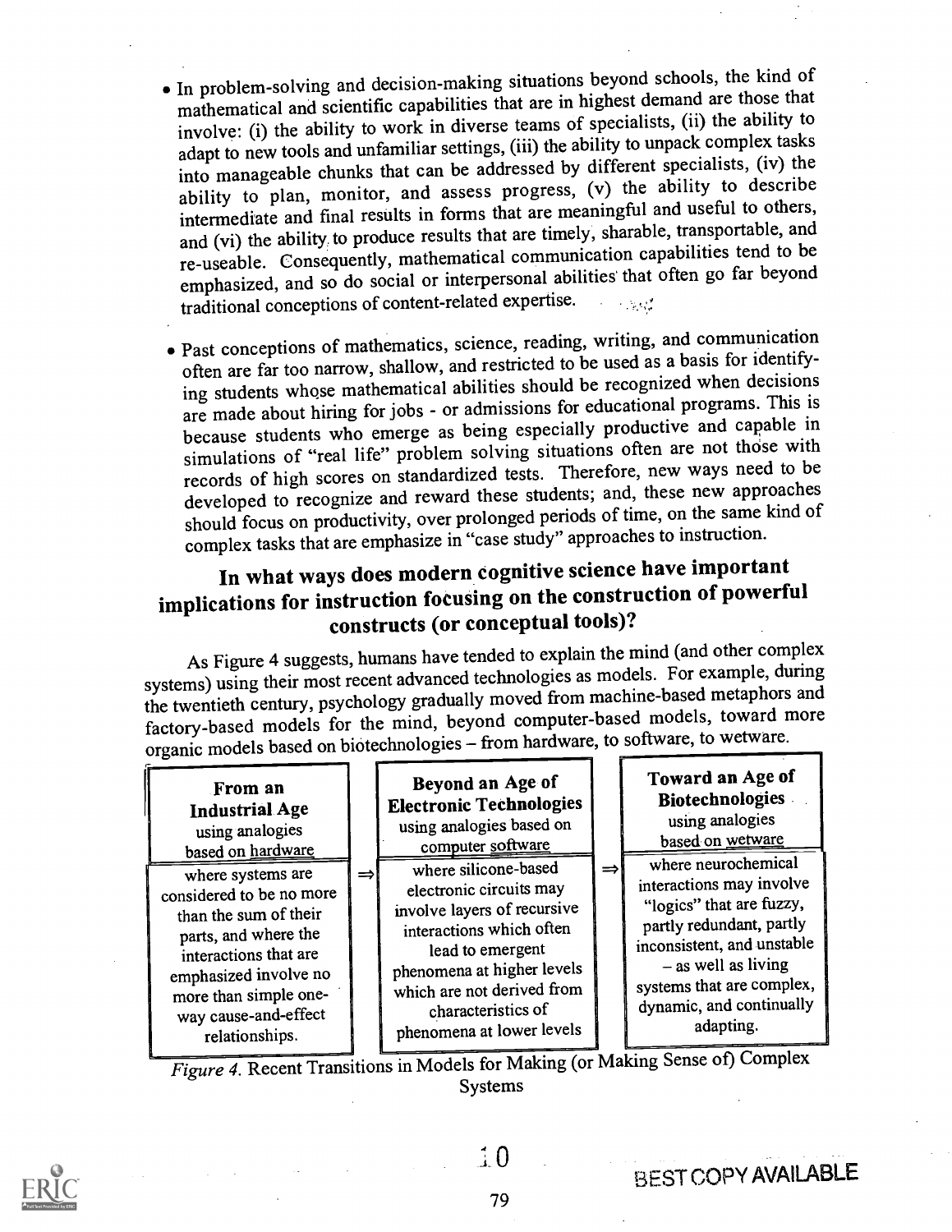As a result, today, there is a growing recognition in mathematics education research that: (i) students, teachers, classrooms, courses, instructional programs, curriculum materials, learning tools and minds are all complex systems (taken singly, let alone in combination), and (ii) many of these complex systems cannot be explained using deterministic machine metaphors (even when they're embedded in silicone).

As cognitive psychology replaced behavioral psychology as the dominant way for educators to think about the nature of mathematics, learning, problem solving and teaching, many mathematics educators have adopted "constructivism" as an instructional philosophy. Two of the most basic constructivist claims are that: (i) constructs (cognitive structures, conceptual tools, and other complex systems developed by humans) must be constructed, and (ii) they can't simply be transmitted into children's minds in prefabricated forms (Steffe & Wood, 1990; Maher, Davis & Noddings, 1990: von Glassersfeld, 1991).

Unfortunately, it's far too easy for an educator to pledge allegiance to both of the preceding claims while continuing to cling to naïve software-based or machine-based metaphors for mind. For example, according to ways of thinking borrowed from the industrial revolution, teachers have been led to believe that the construction of mathematical knowledge in a child's mind is similar to the process of assembling a machine, or programming a computer. --- These "constructivists" might better be described as "assembly-ists" than "constructivists."

Assembly-ist constructivists tend to be easy to recognize. Their notion of the construction process is that teachers should use carefully guided sequences of questions that funnel students' thinking along pre-planned learning trajectory guided by the teacher's preferred way of thinking. They seldom put students in situations where the goal is for students to repeatedly express, test, and refine/revise/reject their own ways of thinking. Yet, what research at the TCCT Center is showing is that, in cases where ordinary students produce extraordinary results, the reason usually is because teachers devoted unusual attention toward getting students to express their ways of thinking in forms were testable – and encouraging students to refine their conceptual tools through multiple testing-and-revising cycles (Doerr & Lesh, in press).

## Conclusions: Implications for productive uses of technology in mathematics education

Above all, what modern cognitive psychology does is to urge educators to focus on the developing conceptual schemes that humans use to make sense of structurally interesting systems. That is, mathematics is about seeing at least as much as it is about doing; it is about relationships among quantities at least as much as it is about operations with "naked" numbers (that tell "how much" but not "of what"); and, it is about making (and making sense of) patterns and regularities in complex systems at least as much as it is about calculations with pieces of data. It involves interpreting situations mathematically; it involves mathematizing (e.g., quantifying, visualizing, dimensionalizing, or coordinatizing) structurally interesting systems; and, it involves the using and interpreting an ever-expanding array of specialized languages, symbols, graphs, graphics, concrete models, or other representational media for purposes that range from construction, to description, or explanation. That is, representational fluency is at the heart of what it means to "understand" most mathematical constructs.

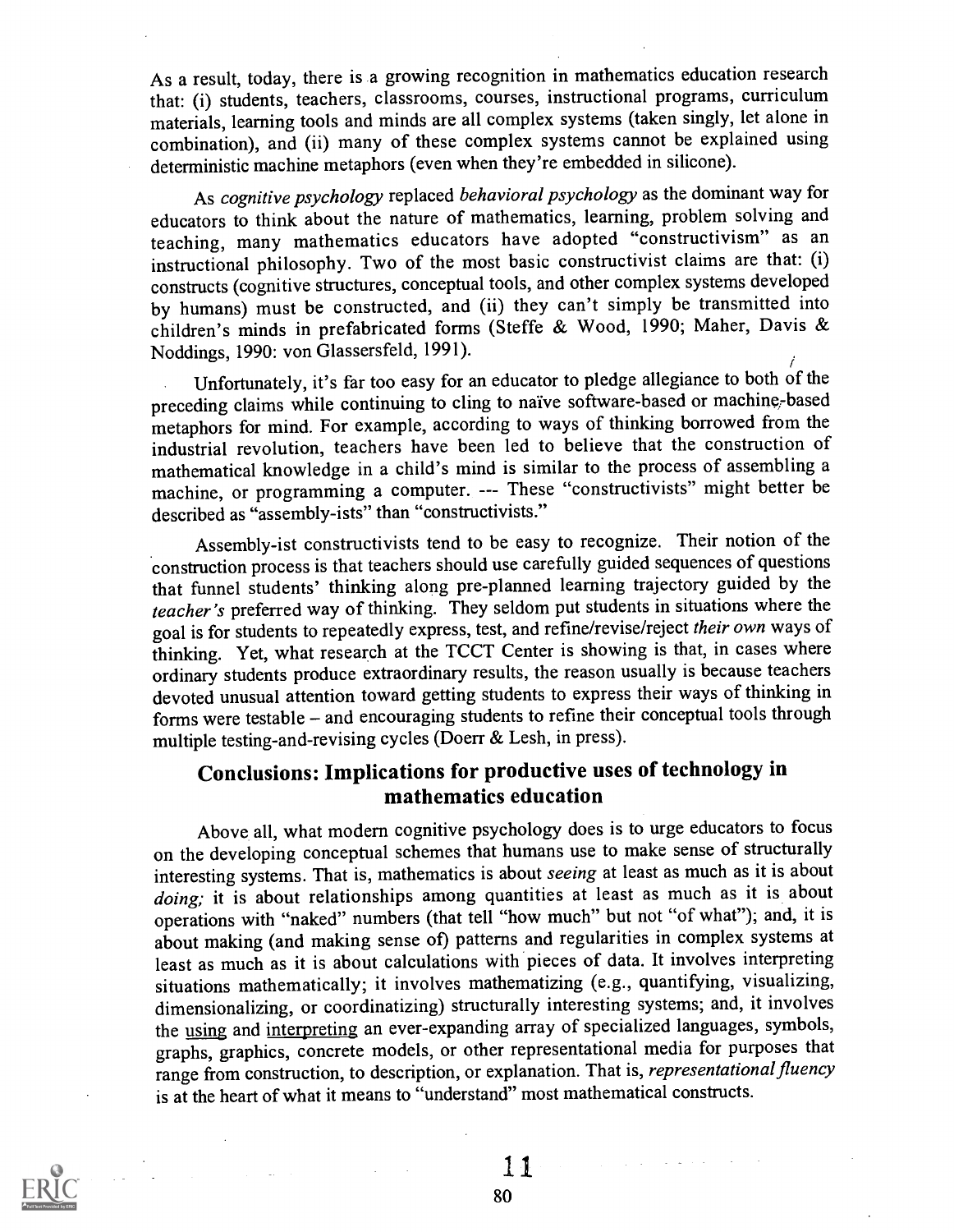Some of the most important things that technology has done, both in education and in the world beyond schools, have been to radically increase the sophistication, levels, and types of systems that humans create. Another important thing that technology has done is create an explosion of representational media that can be used to describe, explain, and construct complex systems. Furthermore, at the same time that technology has decreased the computational demands on humans, it has radically increased the interpretation and communication demands. For example, beyond schools, wheri people work in teams using technology-based tools, and when their goals involve making (and making sense of) complex systems: (i) new types of mathematical quantities, relationships, and representation systems often become important (such as those dealing with continuously changing quantities, accumulating quantities, and iterative and recursive functions), (ii) new levels and types of understandings tend to be emphasized (such as those that emphasize communication and representation), and (iii) different stages of problem solving may be emphasized (such as those that involve partitioning complex problems into modular pieces, and planning, communicating, monitoring, and assessing intermediate results).

One of the most important consequences of the preceding trends is that, when broader ranges of mathematical abilities are recognized as contributing to success, broader ranges of people often emerge as being mathematically capable (Lesh & Doerr, 2000). In fact, in research in Purdue's Center for Twenty-first Century Conceptual Tools (TCCT), we're seeing that, in graduate schools in future-oriented fields ranging from aeronautical engineering, to business administration, to agricultural sciences, the kind of mathematical abilities that are needed are poorly aligned with (and poorly predicted by) abilities emphasized on traditional standardized tests.

Focusing on foundations for the future does not mean ignoring basics from the past. Abandoning basic skills would be as foolish in mathematics and science (or reading, writing, and communicating) as it would be in basketball, cooking, or carpentry. But, it's not necessary to master the names and skills associated with every item at Sears before students can begin to cook or to build things; and, New Zealand didn't become the famous home of the "All Blacks" in rugby by never allowing it's children to scrimmage until they'd completed twelve years consisting of nothing but drills on skills. What's needed is a sensible mix of complexity and fundamentals; both must evolve in parallel; and, one doesn't come before (or without) the other.

#### References

- Davis, R.B., Maher, C.A., & Noddings, N. (1990). Constructivist views on the teaching and learning of mathematics. National Council of Teachers of Mathematics. Reston:VA.
- Doerr, H. & Lesh, R. (Eds.) (in press). Beyond Constructivism: A Models & Modeling Perspective on Mathematics Problem Solving, Learning, & Teaching. Hillsdale, NJ: Lawrence Erlbaum Associates, Inc.
- Kelly, A. & Lesh, R. (2000). Handbook of Research Design in Mathematics & Science Education. Hillsdale, NJ: Lawrence Erlbaum Associates, Inc.
- Lesh, R. & Doerr, H. (in press). Models & representations in mathematics teaching, learning, and problem solving,. In L. English (Ed.) special issue of Mathematical Thinking & Learning: An International Journal. Hillsdale, NJ: Lawrence Erlbaum Associates, Inc.
- Lesh, R. & Doerr, H. (2000). Symbolizing, communicating, and mathematizing: Key components of models and modeling. In P. Cobb & E. Yackel. (Eds.) Symbolizing, Communicating, and Mathematizing. Hillsdale, NJ: Lawrence Erlbaum Associates, Inc.



81 **6EST COPY AVAILABLE**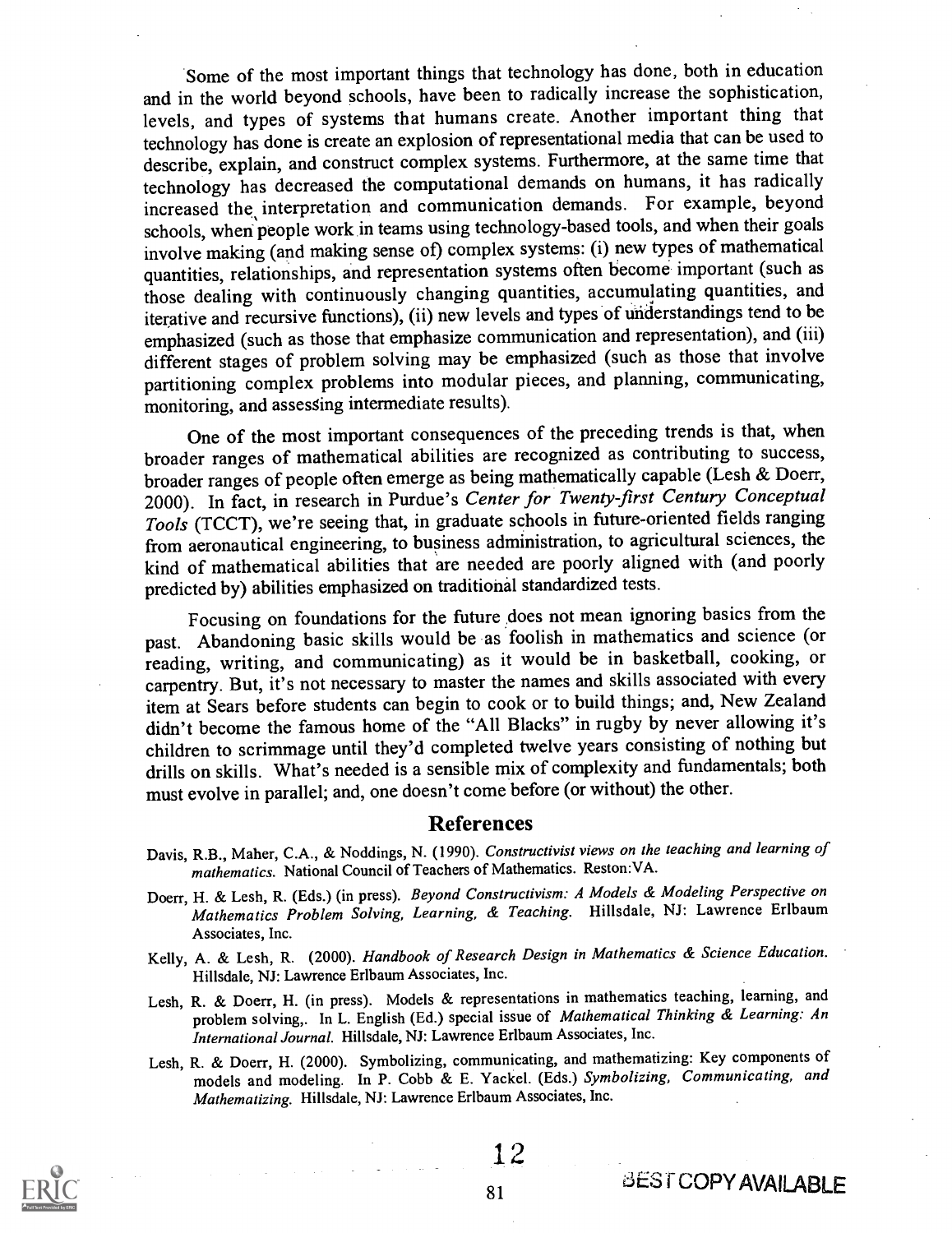- Lesh, R. (1998) The development of representational abilities in middle school mathematics: The development of students' representations during model eliciting activities. In I. Sigel (Eds.) Representations and Student Learning. Hillsdale, NJ: Lawrence Erlbaum Associates, Inc.
- Lesh, R., & Lamon, S. (Eds.) (1992). Assessment of Authentic Performance in School Mathematics, Washington, DC: American Association for the Advancement of Science.
- National Council of Teachers of Mathematics. (1989). Curriculum and evaluation standards for school mathematics. Reston, VA: National Council of Teachers of Mathematics.
- Steffe, L. & Wood, T. (Eds.) (1990). Transforming Children's Mathematics Education: International Perspectives

von Glasersfeld, E. (1991). Constructivism in Mathematics Education. Dordrecht: Reidel.



 $\mathbf{I}$ 

## BEST COPY AVAILABLE